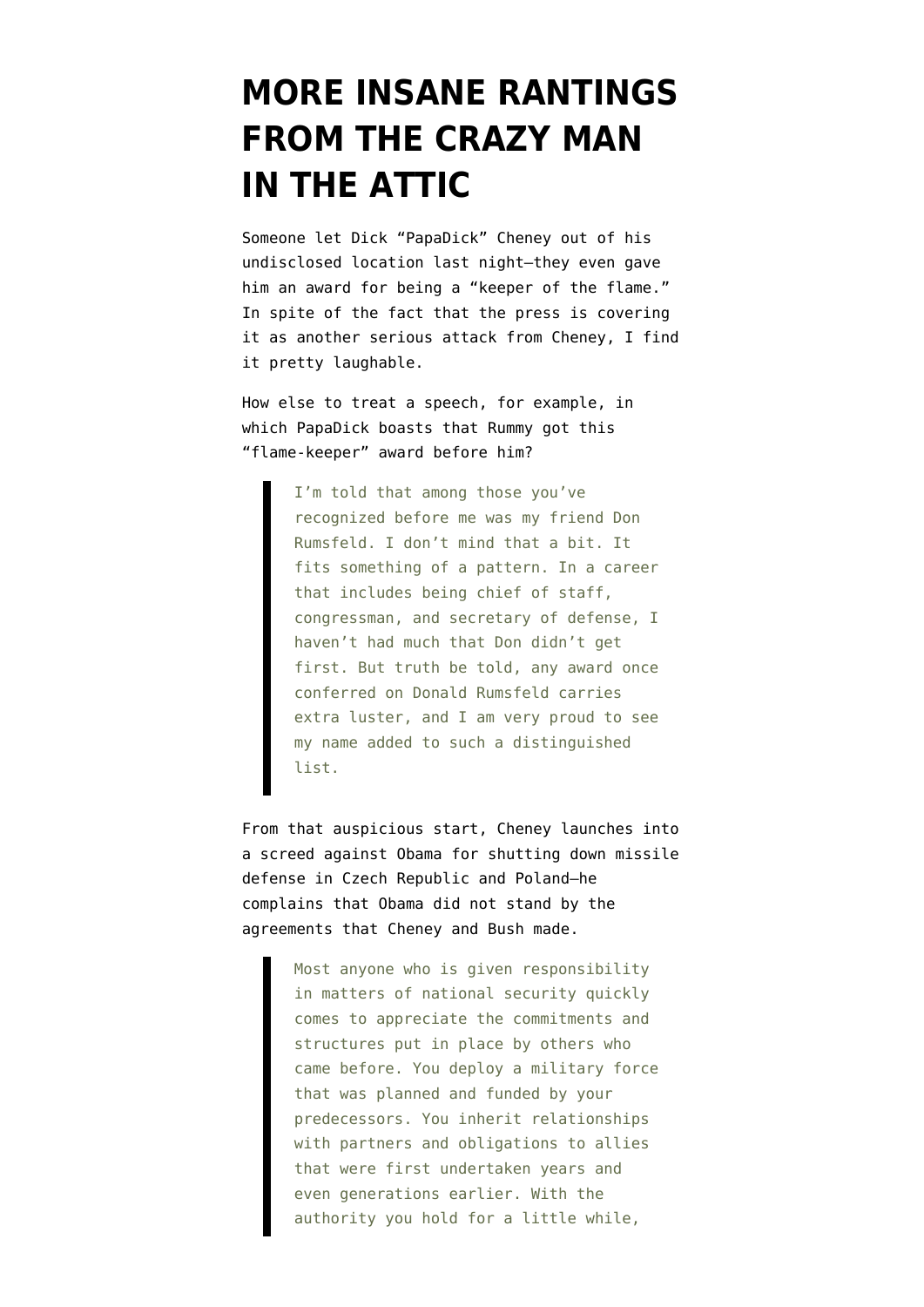you have great freedom of action. And whatever course you follow, the essential thing is always to keep commitments, and to leave no doubts about the credibility of your country's word.So among my other concerns about the drift of events under the present administration, I consider the abandonment of missile defense in Eastern Europe to be a strategic blunder and a breach of good faith.

It is certainly not a model of diplomacy when the leaders of Poland and the Czech Republic are informed of such a decision at the last minute in midnight phone calls. It took a long time and lot of political courage in those countries to arrange for our interceptor system in Poland and the radar system in the Czech Republic. Our Polish and Czech friends are entitled to wonder how strategic plans and promises years in the making could be dissolved, just like that – with apparently little, if any, consultation.

But he moves directly from that complaint to complaining that Obama is honoring the commitment Bush made to withdraw our troops from Iraq.

> Next door in Iraq, it is vitally important that President Obama, in his rush to withdraw troops, not undermine the progress we've made in recent years. Prime Minister Maliki met yesterday with President Obama, who began his press availability with an extended comment about Afghanistan. When he finally got around to talking bout Iraq, he told the media that he reiterated to Maliki his intention to remove all U.S. troops from Iraq. Former President Bush's bold decision to change strategy in Iraq and surge U.S. forces there set the stage for success in that country. Iraq has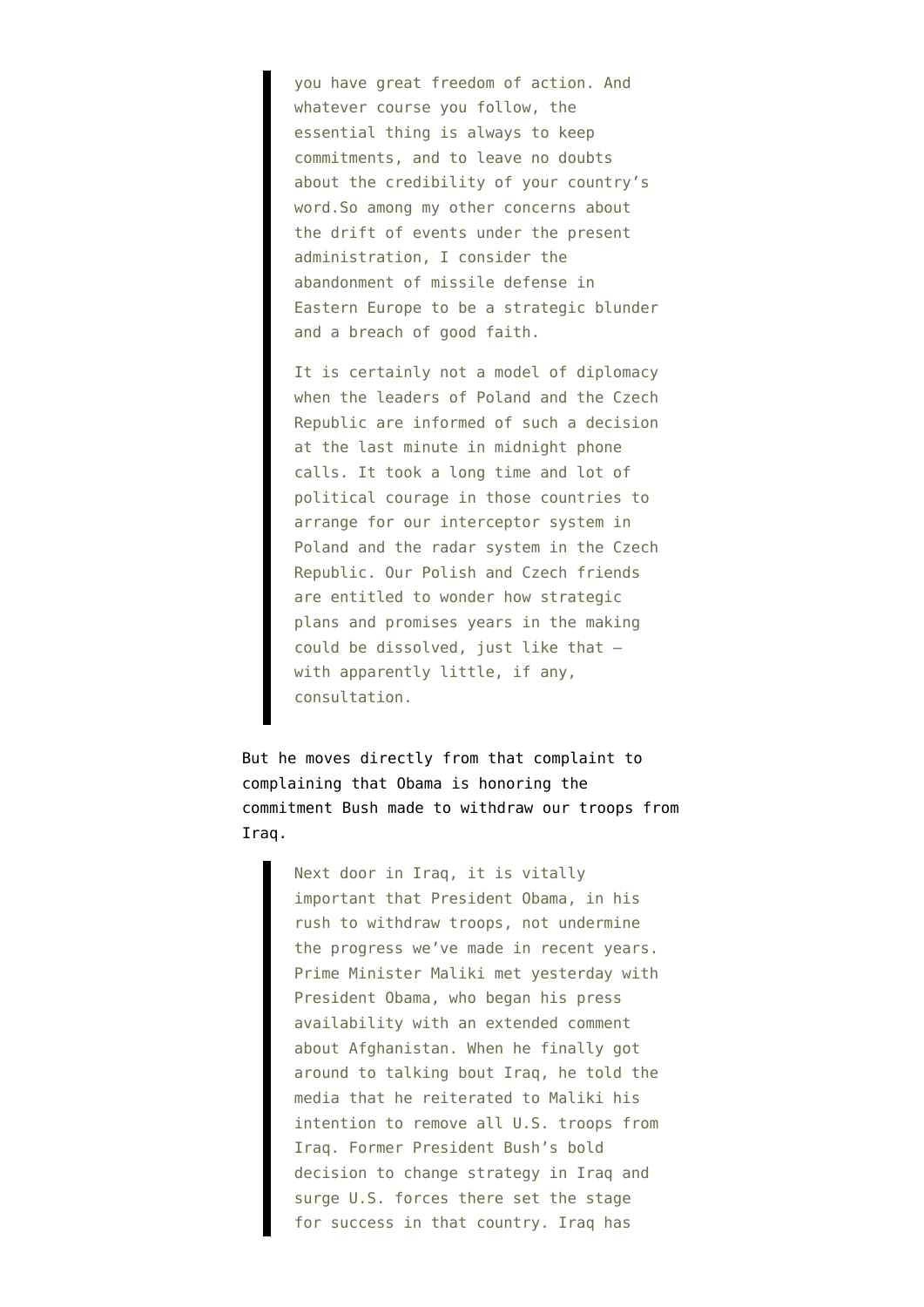the potential to be a strong, democratic ally in the war on terrorism, and an example of economic and democratic reform in the heart of the Middle East. The Obama Administration has an obligation to protect this young democracy and build on the strategic success we have achieved in Iraq.

Don't worry. I wasn't really expecting any intellectual consistency from Dick Cheney.

Cheney's complaints about Obama's Afghanistan policy in this speech are getting a lot of press. What no one else wants to mention, though, is Cheney's refutation of Obama's complaint that the Bush Administration never really had a real Afghan strategy. Cheney refutes that, you see, by noting that they conducted a strategic assessment of Afghanistan in Fall 2008, seven years after committing troops to Afghanistan.

> Recently, President Obama's advisors have decided that it's easier to blame the Bush Administration than support our troops. This weekend they leveled a charge that cannot go unanswered. The President's chief of staff claimed that the Bush Administration hadn't asked any tough questions about Afghanistan, and he complained that the Obama Administration had to start from scratch to put together a strategy.

> In the fall of 2008, fully aware of the need to meet new challenges being posed by the Taliban, we dug into every aspect of Afghanistan policy, assembling a team that repeatedly went into the country, reviewing options and recommendations, and briefing President-elect Obama's team.

Hahahaha!! Cheney believes that developing an Afghan strategy in an attempt to force Obama's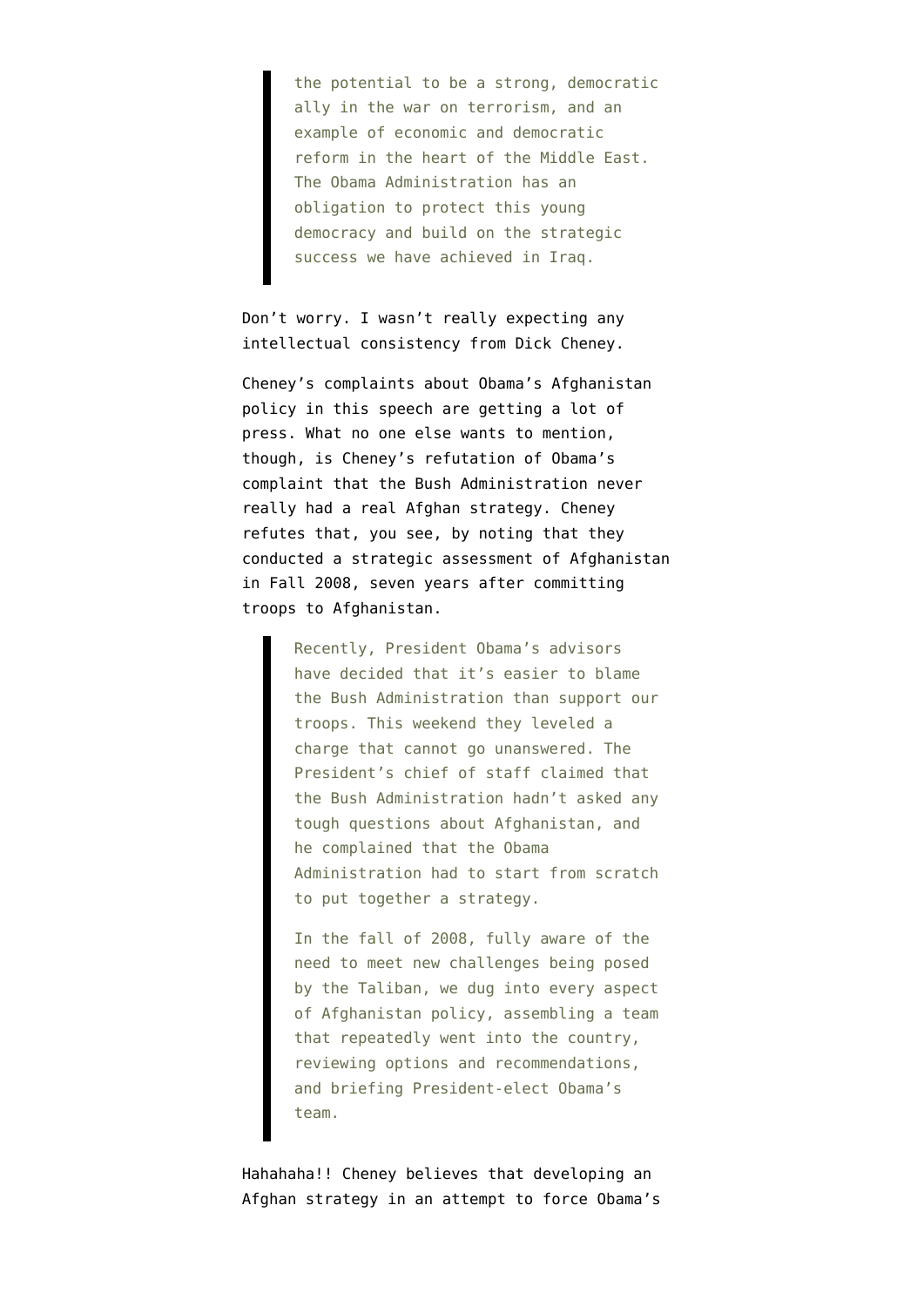hand can make up for the seven years during which he oversaw the complete neglect of the war against the people who actually hit us on 9/11.

I also note that Cheney neglected to mention–not even once, not even in a speech talking about "new challenges" from the Taliban–Pakistan. Perhaps that's because Cheney was personally in charge of our Pakistan policy for the last three years of the Bush Administration, during which period that country became the source of the real instability in the region.

And, in case you're wondering, Cheney also doesn't mention the number of arrests of alleged terrorists, including Najibullah Zazi. I guess that's because doing so would have made it hard to argue–as PapaDick does–that you can't fight terrorists using a law enforcement approach. And Dick has to make that argument, of course, so as to justify his long screed in favor of torture. Note how closely this screed matches that which has shown up anonymously in the press.

> Then there's the matter of how to handle the terrorists we capture in this ongoing war. Some of them know things that, if shared, can save a good many innocent lives. When we faced that problem in the days and years after 9/11, we made some basic decisions. We understood that organized terrorism is not just a law-enforcement issue, but a strategic threat to the United States.

> At every turn, we understood as well that the safety of the country required collecting information known only to the worst of the terrorists. We had a lot of blind spots – and that's an awful thing, especially in wartime. With many thousands of lives potentially in the balance, we didn't think it made sense to let the terrorists answer questions in their own good time, if they answered them at all.

The intelligence professionals who got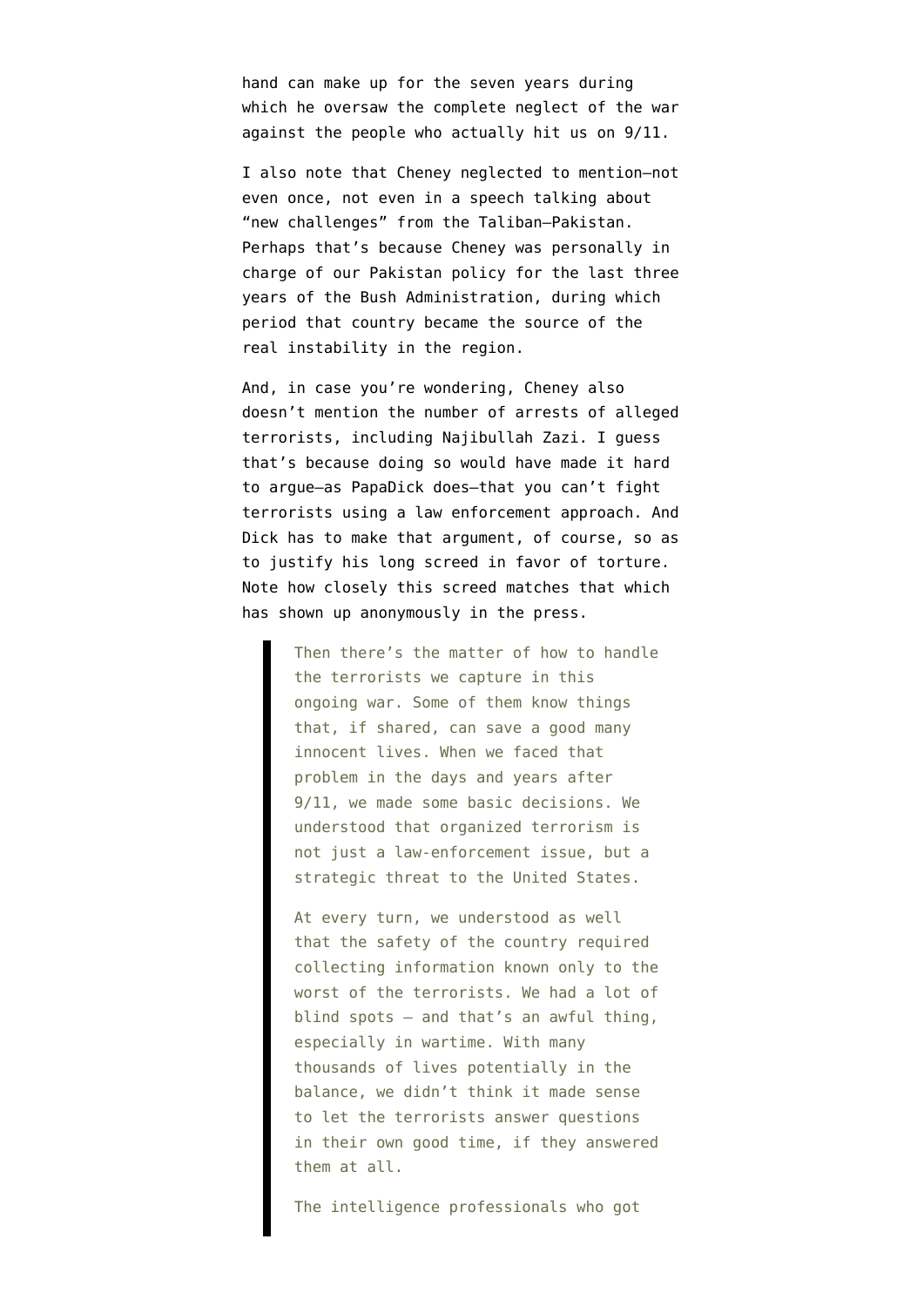the answers we needed from terrorists had limited time, limited options, and careful legal guidance. They got the baddest actors we picked up to reveal things they really didn't want to share.

There's the conflation of the information collected from KSM using torture (which KSM has said included a number of lies) with the information collected using rapport-based intelligence.

> In the case of Khalid Sheik Muhammed, by the time it was over he was not was not only talking, he was practically conducting a seminar, complete with chalkboards and charts. It turned out he had a professorial side, and our guys didn't mind at all if classes ran long. At some point, the mastermind of 9/11 became an expansive briefer on the operations and plans of al-Qaeda. It happened in the course of enhanced interrogations. All the evidence, and common sense as well, tells us why he started to talk.

There's the insistence that Cheney kept us safe–ignoring, of course, all the attacks on our allies.

> Eight years into the effort, one thing we know is that the enemy has spent most of this time on the defensive – and every attempt to strike inside the United States has failed. So you would think that our successors would be going to the intelligence community saying, "How did you did you do it? What were the keys to preventing another attack over that period of time?"

> Instead, they've chosen a different path entirely – giving in to the angry left, slandering people who did a hard job well, and demagoguing an issue more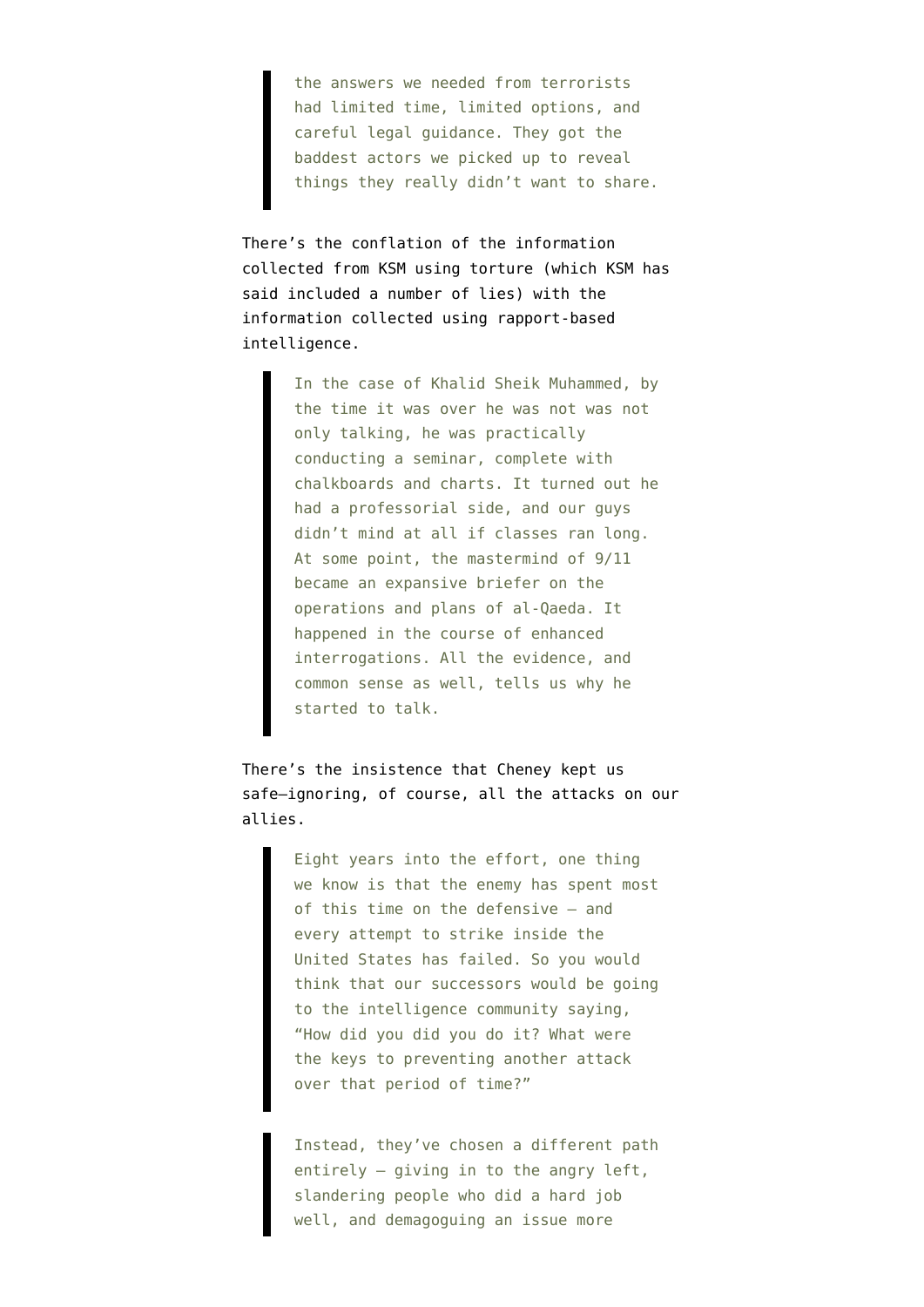serious than any other they'll face in these four years. No one knows just where that path will lead, but I can promise you this: There will always be plenty of us willing to stand up for the policies and the people that have kept this country safe.

On the political left, it will still be asserted that tough interrogations did no good, because this is an article of faith for them, and actual evidence is unwelcome and disregarded. President Obama himself has ruled these methods out, and when he last addressed the subject he filled the air with vague and useless platitudes. His preferred device is to suggest that we could have gotten the same information by other means. We're invited to think so. But this ignores the hard, inconvenient truth that we did try other means and techniques to elicit information from Khalid Sheikh Muhammed and other al-Qaeda operatives, only turning to enhanced techniques when we failed to produce the actionable intelligence we knew they were withholding. In fact, our intelligence professionals, in urgent circumstances with the highest of stakes, obtained specific information, prevented specific attacks, and saved American lives.

I'm most fascinated, though, by the desperation of this passage: the appeal to the "legal underpinnings and safeguards" and the claim to "moral bearings."

> In short, to call enhanced interrogation a program of torture is not only to disregard the program's legal underpinnings and safeguards. Such accusations are a libel against dedicated professionals who acted honorably and well, in our country's